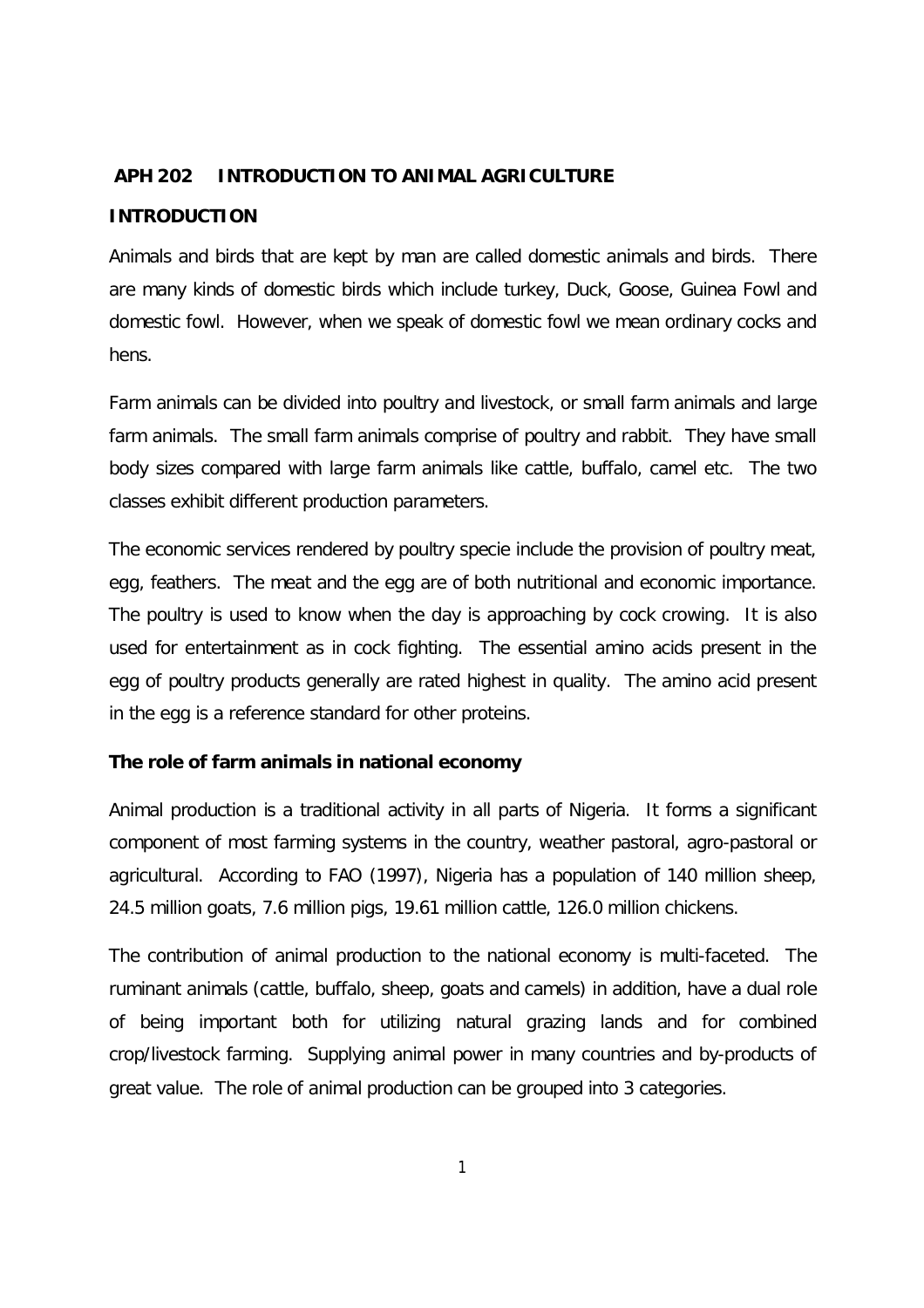(a) Economic roles (b) Roles in farming system (c) Socio-cultural roles.

#### (a) **Economic Roles**

Farm animals supply man with meat, milk and eggs which are primary sources of much needed animal protein and are sold to obtain monetary benefits. Livestock husbandry in Nigeria is an employer of labour e.g. meat sellers, farm animal attendants in both government and private institutions, veterinary doctors. It also supplies raw materials for industrial uses e.g. hides and skin in manufacturing leather materials, blood for blood meal and bone for bone meal in animal feeds, wool for clothing material, bristles of pigs for brushes, intestine for surgical use and casings for sausages, fat for cooking and manufacturing of candles, horns for musical instrument, feathers for pillow, hoofs can be turned into glue etc.

Livestock generates revenues for government and income for individuals. Considerable sub-regional trade in live sheep, goats, cattle, pig and poultry products exists between Nigeria and other neighbouring West African countries. Trade in animal skin is a source of foreign exchange earnings e.g. the "morocco leather" from Red Sokoto goat skins is very much in demand internationally. Large ruminant animals serve as power source e.g. cattle can be used to pull ploughs on the farm for tilling and cultivation of land (i.e. Animal traction) while camels and donkeys can carry farm products. Animal dungs can be used in the production of methane gas.

# (b) **Roles in farming systems**

When livestock production is combined with crop production enterprise, the land becomes more effectively utilized. The animal dung when mixed with soil increases the soil nutrient status for improved and economic performance of crops. Livestock production enterprise facilitates t he conversion through feeding to animal products of crop residue and by-products e.g. oil seed meals wheat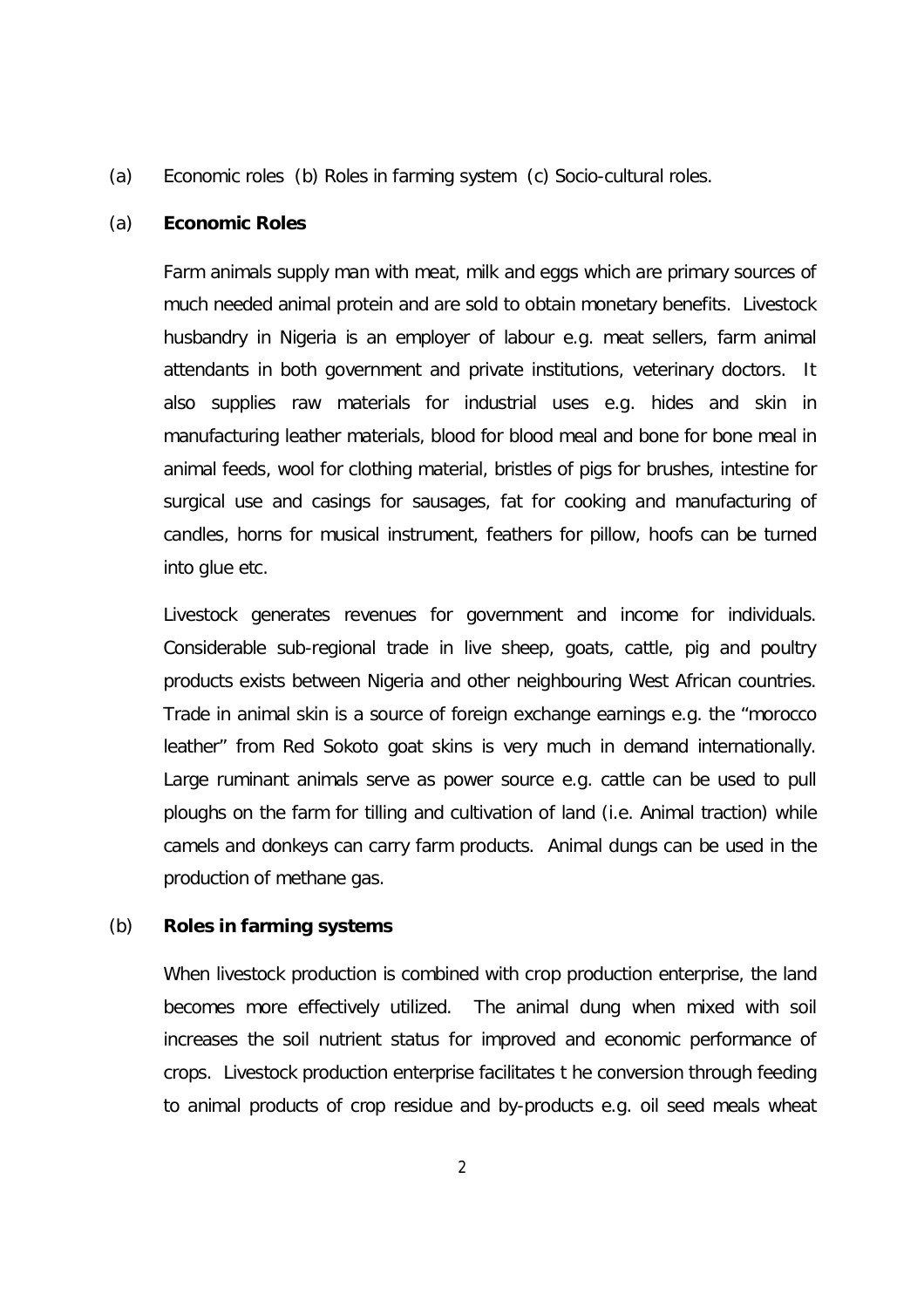bran, etc. to produce foodstuffs for human consumption. Livestock enterprises also stabilize seasonal and yearly food production, improve net farm income, better distribution of labour and proven-requirements for production, thus supporting more profitable farming systems. Livestock enterprises in combined farming systems stabilize incomes and cash flow, improved control of plant pests, contribute to soil conservation and sustained land productivity by use of forages grown in relations to control erosion, weeds and to improve soil fertility with animal enterprises providing the income from consumption of these forages. Farm animals can be raised comfortably in land areas that are unsuitable for crop production.

# (c) **Socio-cultural roles**

Livestock production enhances the social status of farmers. Livestock also play a socio-cultural role as they are of great use during cultural and religious festivals in the country. Animals like sheep, goat, poultry an rabbits serve as handy gifts to close relations and friends. They are used to pay bride price as well as sporting activities, thereby, enhancing unity and oneness.

#### **Problems of Livestock Production in Nigeria**

**1. Feed Supply**: Wide seasonal variations have an important influence on feed production. When there is high variation in feed supplies particularly, forages, marked fluctuations arise in the rate of weight gain of grazing animals causing low productivity and poor quality animal products.

The major part of the feed supplied thus goes just to satisfy maintenance requirements.

2. Low animal nutrition leads to high susceptibility to diseases and parasites. These cause exceedingly high losses in animal productivity.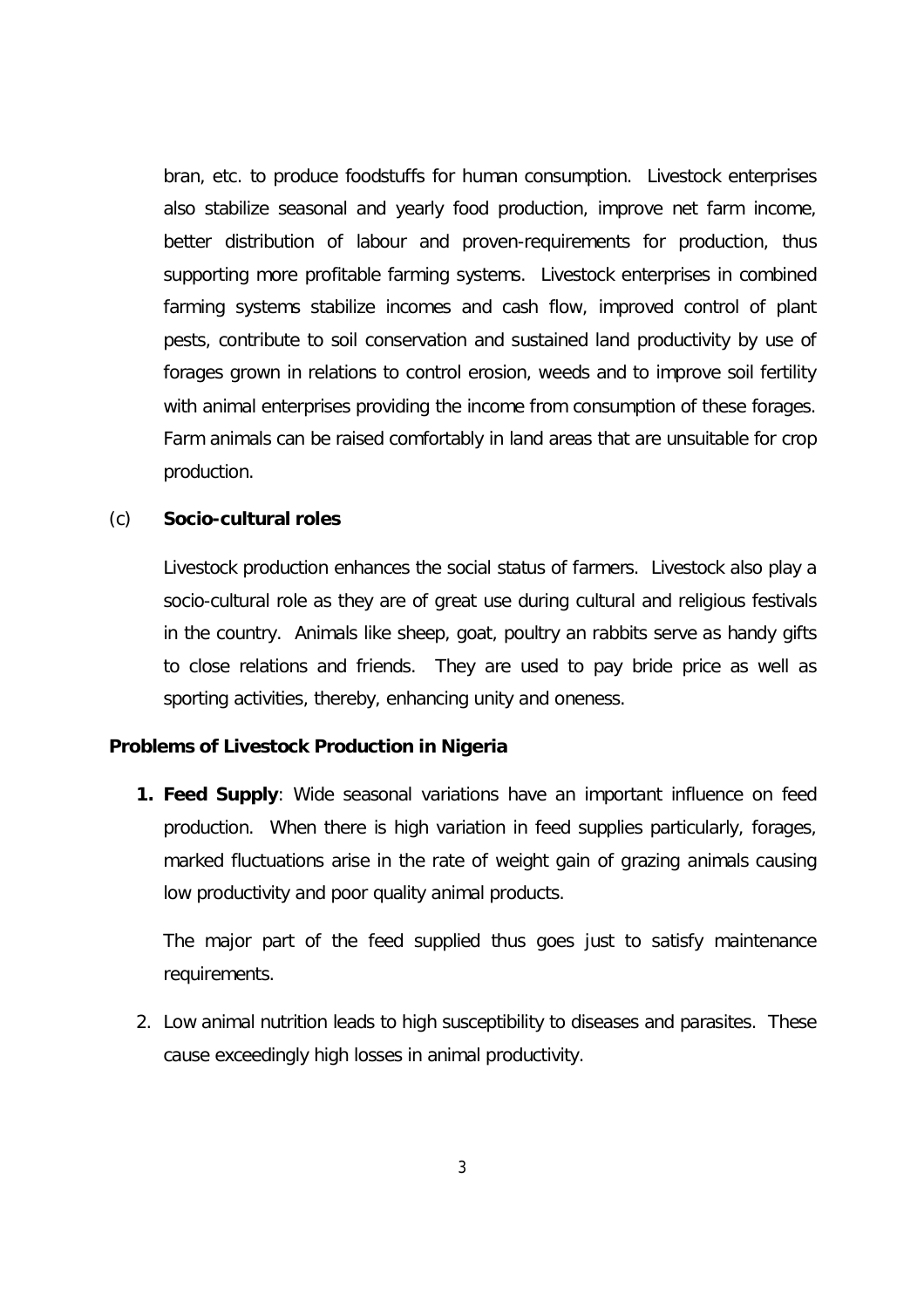- 3. Excess of animals to be supported by the environment. This is brought about largely because individual farmer and community or tribal groups do not relate their stock numbers according to available feed supplies.
- 4. Much of the time the prevailing temperature and humidity impose stresses on animals. When this happens, the animals must expend extra energy if they are to maintain their thermal balance. This results in a low-output efficiency of feed energy for productive processes.
- 5. The programmes for genetic improvement are few and this constitutes an important inhibitor to successful livestock enterprises.
- 6. Incentives to increase production are often low for the majority of the livestock owners because of inadequate marketing organizations, including processing and storage facilities for providing reliable supplies of products to consumers and feed to producers.
- 7. Poor transportation is a serious deterrent to producer incentive. For example, after cattle have been trailed a very long distance (400-600km), there may be little profit from their sales because of the weight shrinkage.
- 8. The system of land tenure can be a further inhibitor to potentially successful livestock enterprises since many of the owners will have to graze their animals in lands other than their own.
- 9. Other problems include those of insufficient capital for implementing innovatins in husbandry e.g. improved variety of stock, feeding and milking devices, scarcity of appropriate technology, poor educational background of the intended users of the technology and inadequate means for informing farmers about worthwhile changes.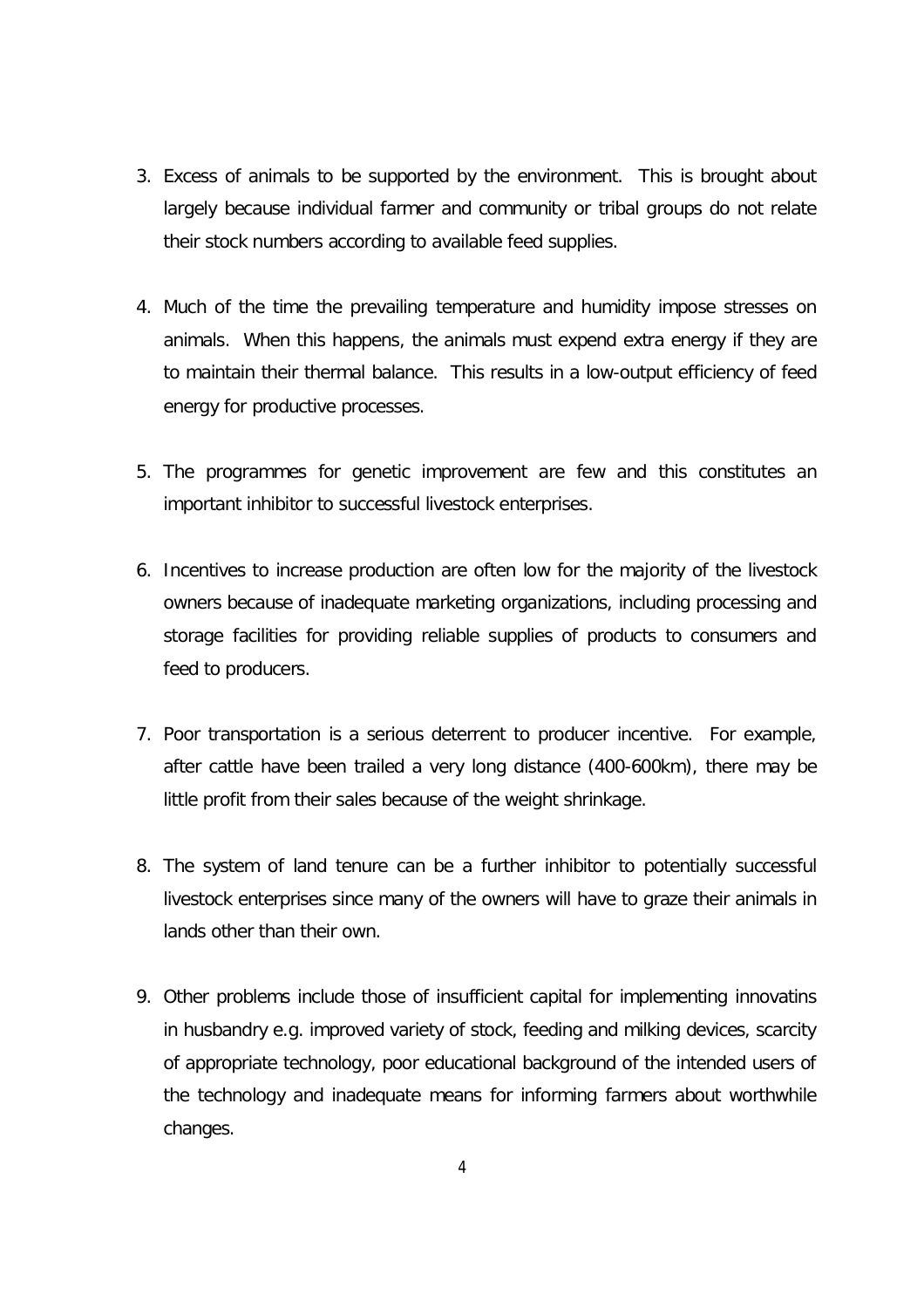10.Religious beliefs and social customs are very difficult to alter and this limits the type and number of animals that can be reared or raised in some parts of the country.

# **TECHNOLOGIES IN ANIMAL HUSBANDRY**

| Cattle:                                                                                      | This refers to the entire Bovine species                             |  |  |
|----------------------------------------------------------------------------------------------|----------------------------------------------------------------------|--|--|
| Cow:                                                                                         | Female cattle of mature age which have had one or more parturitions  |  |  |
| Heifer:                                                                                      | Female cattle of immature age which has not produced any offspring   |  |  |
| <b>Bull:</b>                                                                                 | A mature male cattle                                                 |  |  |
| Calf:                                                                                        | Young cattle of either sex under one year old and usually not weaned |  |  |
| Calve:                                                                                       | Act of giving birth (parturition) in cattle                          |  |  |
| <b>Bull Calf:</b>                                                                            | Young male cattle under two years of age                             |  |  |
| Steer:                                                                                       | Male cattle which has been castrated at early age                    |  |  |
| Stag:                                                                                        | Male cattle which was castrated after reaching sexual maturity       |  |  |
| <b>Free Martin:</b> refers to Female cattle born as a twin along with a male cattle which is |                                                                      |  |  |

usually sexually sterile

**In-calf**: Pregnant cow

- **SWINE:** refers to entire porcine species that has reached mature age
- **SOW**: A mature female pig that has given birth at least once

**Farrowing:** The act of giving birth in swine

**Gilt**: Female swine/pig of immature age or which has not produced any offspring

5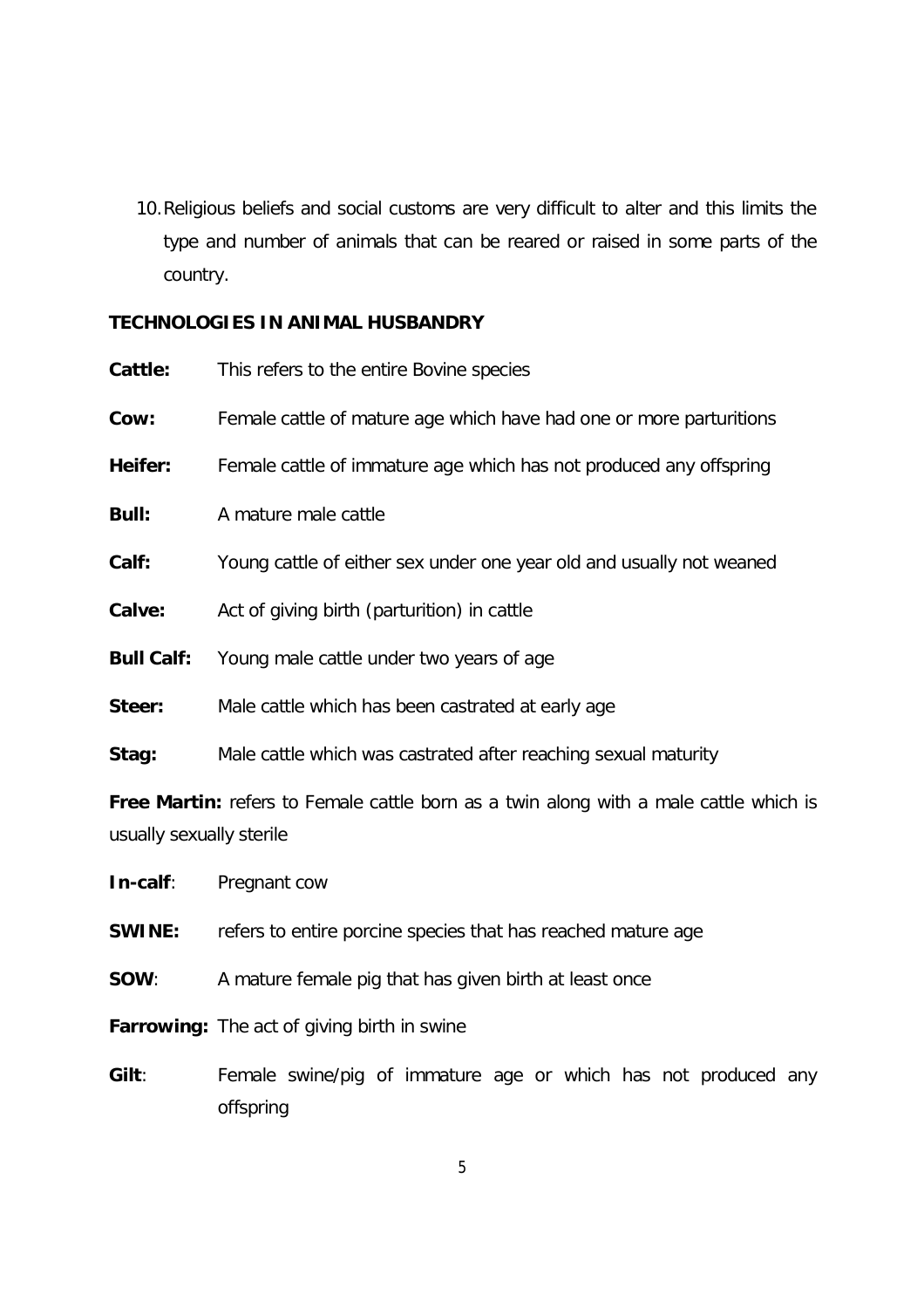| Boar:                                                                  | A mature male swine                                                                              |  |  |
|------------------------------------------------------------------------|--------------------------------------------------------------------------------------------------|--|--|
| Piglet:                                                                | Young pig of either sex                                                                          |  |  |
| Litter:                                                                | Entire offsprings produced at a single birth (parturition)                                       |  |  |
| <b>Barrow:</b>                                                         | Male swine that has been castrated at an early age                                               |  |  |
| Hog:                                                                   | the entire swine species reaching mature age                                                     |  |  |
| In-sow:                                                                | Pregnant sow                                                                                     |  |  |
| <b>SHEEP:</b>                                                          | refers to entire ovine species                                                                   |  |  |
| Ewe:                                                                   | refers to female sheep after reaching sexual maturity and has produced<br>one or more offsprings |  |  |
| Ram:                                                                   | Mature male sheep                                                                                |  |  |
| Lamb:                                                                  | refers to sexually immature sheep of either sex                                                  |  |  |
|                                                                        | Lambing: act of giving birth in sheep                                                            |  |  |
|                                                                        | Ram Lamb: sexually immature male sheep                                                           |  |  |
|                                                                        | <b>Ewe lamb:</b> Sexually immature female sheep                                                  |  |  |
| Wether:                                                                | Male sheep castrated at an early age                                                             |  |  |
| Fleece:                                                                | The wool of a single sheep                                                                       |  |  |
| <b>GOAT:</b>                                                           | refers to the entire caprine supp                                                                |  |  |
| Buck or Billy: Mature male goat                                        |                                                                                                  |  |  |
| Doe or Nanny: refers to female goat that has given birth once or twice |                                                                                                  |  |  |
| Kid:                                                                   | Young or sexually immature goat of either sex                                                    |  |  |

**Kidding**: Act of giving birth in goat]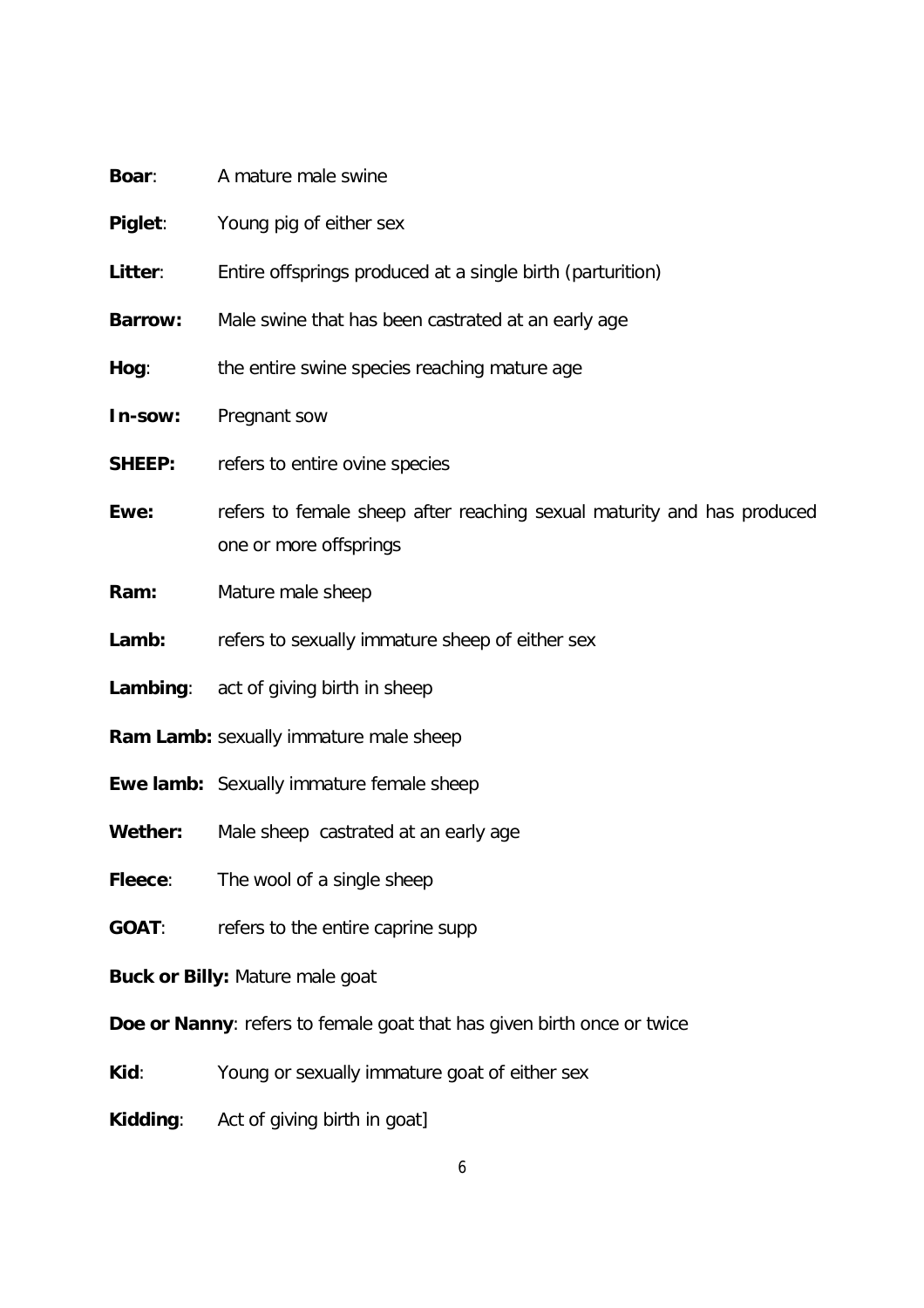- **In**-**Kid:** Pregnancy in goat
- **Castrate:** castrated male at an early age
- **POULTRY:** refers to entire avian species. These include domestic fowls, duck, goose, turkey, guinea fowl and pigeon.
- **Hen:** Sexually mature female chicken
- **Cock:** Sexually mature male chicken
- **Pullet:** Sexually immature female chicken
- **Cockerel:** Sexually immature male fowl
- **Capon:** male chicken castrated at an early age
- **Chick:** very young chicken of either sex
- **Chicken:** domestic fowl of either sex and of any age
- **Fertility:** the ability of an animal to reproduce. In the case of poultry it is the percent of eggs set which develops an embryo
- **Set:** the acts of placing eggs under a hen or in an incubator
- Hatch: the emergency of chick from the egg shell
- **Fowl:** any vertebrate containing wings and feathers

**Hatchability:** the percent of eggs set which produce a living chick

**RABBIT:** refers to *oryctolagus cuniculus* group of animals. They exist in the border line between the ruminant and the non-ruminant animals i.e. they are herbivores.

**Rabbit buck:** refers to mature male rabbit

**Kindling:** act of giving birth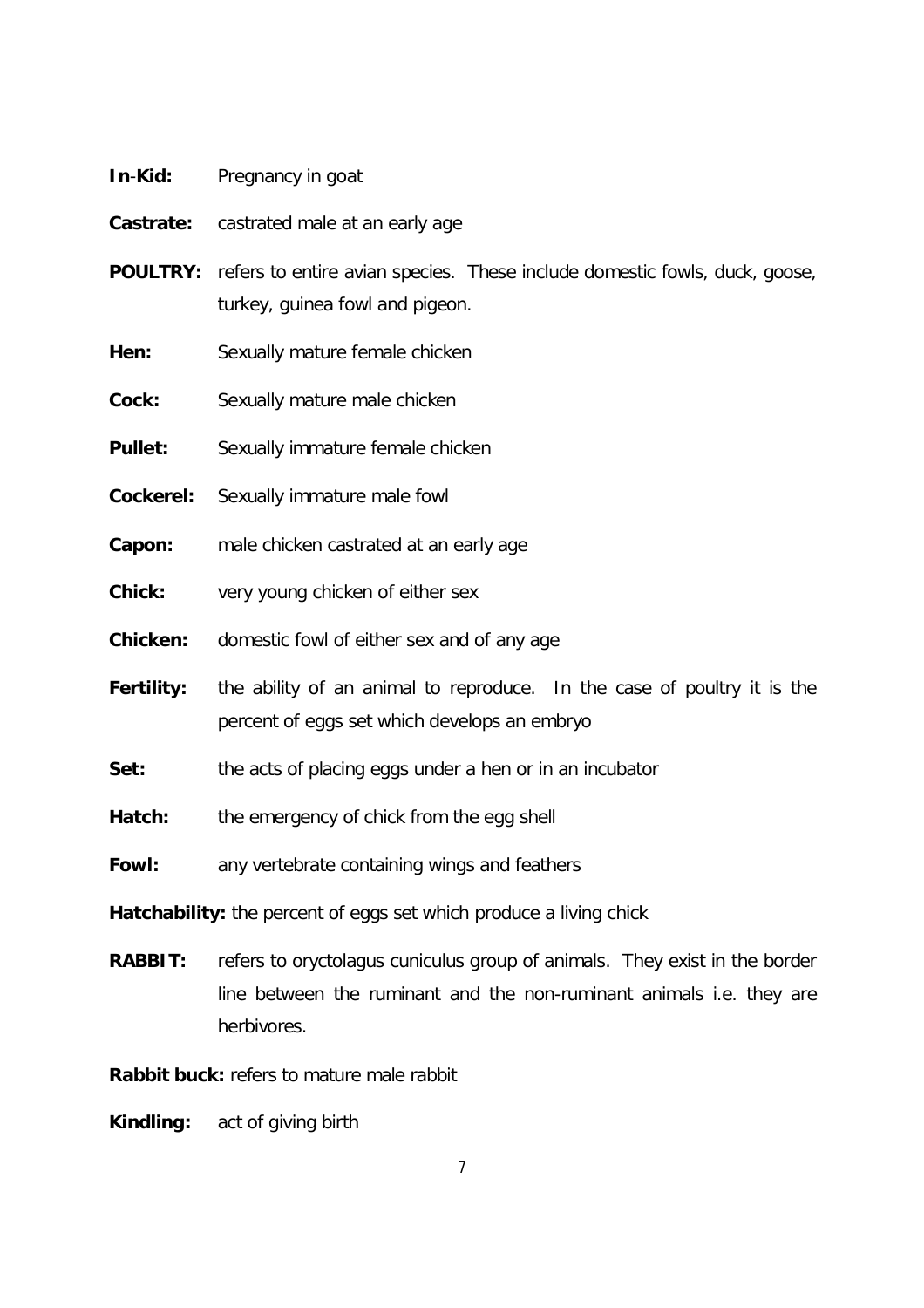**Rabbit Doe:**refers to mature female rabbit

**Broiler:** Poultry of either sex produced for meat purpose and slaughtered between the ages of 8 and 12 weeks and weighing from 1.6 to 2.4kg

### **GENERAL**

- **Lactation:** Act of milk production
- **Parturition:** Act of giving birth to offspring
- **Weaning:** removal of young one from milk feeding

**Concentrate:** Feeds that are low in fibre but high in total digestible nutrients

**Roughage:** Feeds that are high in fibre but low in total digestible nutrients

- **Udder:** refers to the milk gland of an animal
- **Service:** This is mating, coitus, breed, sexual intercourse or copulation between male and female domestic animals. The best results are usually achieved when the female is on heat. Service can be natural or artificial. Natural service is the direct mating of male and female animals.
- **Artificial Insemination:** Is the artificial process of placing the spermatozoa in a position for contact with the female ovum or egg by an instrument other than pennies.
- **Oestrus cycle:** the interval from the beginning of one heat period to the start of the next
- **Heat or estrus:** is a regular period in the female mammals when copulation is allowed or period of sexual desire in female animal.
- **Libido:** period of sexual desire in male animals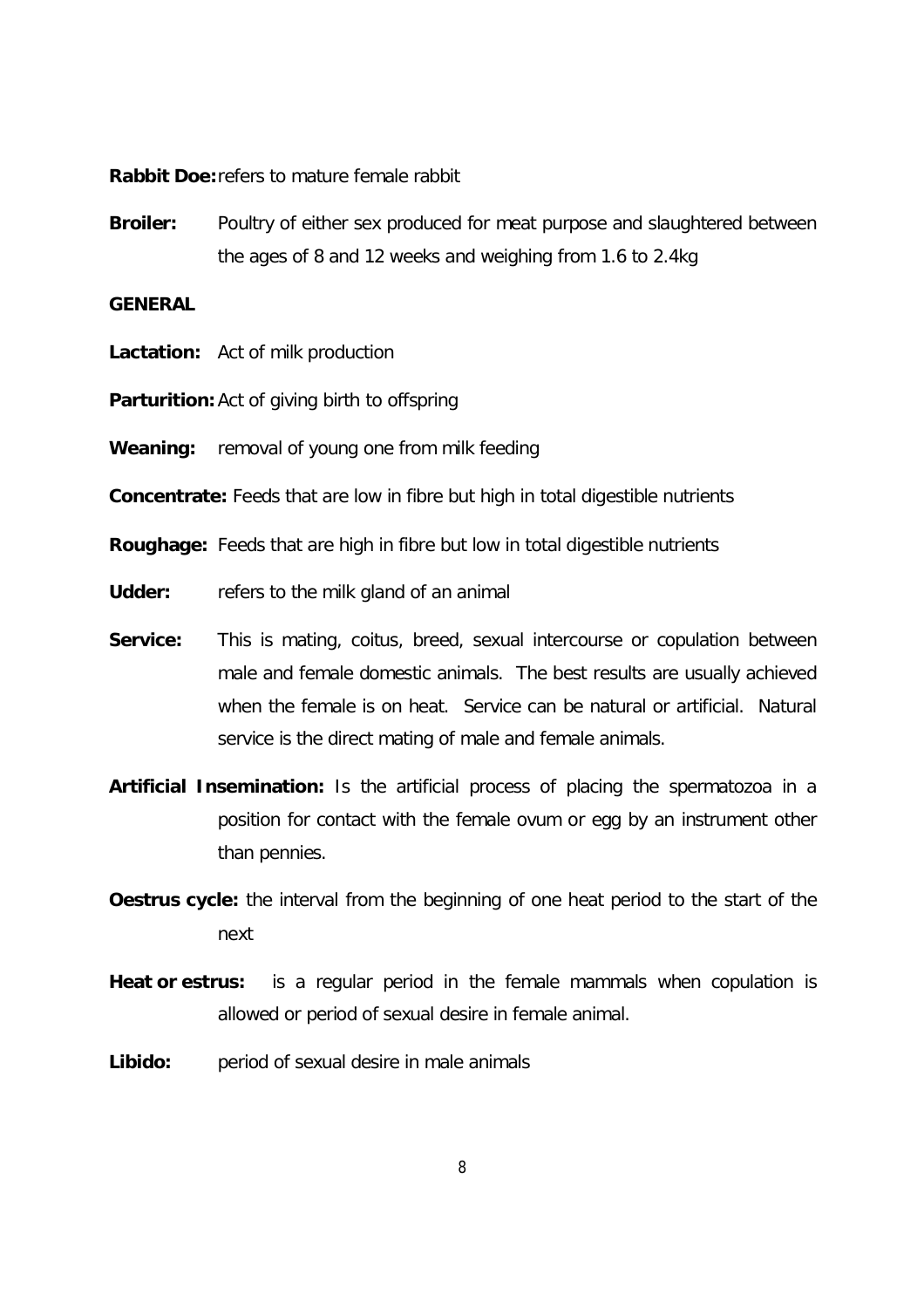- **Pregnancy:** period from the time of conception to the time the animal gives birth to the offspring. It is described as the growth of foetus within the uterus of the female animal.
- **Still birth:** when the foetus is born dead after a full time pregnancy. It could be as a result of prolonged labour in which case the foetus become tired and eventually died or infectio in the uterus or accidental blow on the foetus, in the uterus.
- **Abortion:** when the foetus is born before time. This could be as a result of disease such those caused by *Brucella spp.* Mixing of animals of different sources can also cause abortion e.g. when the males are still struggling to mate the pregnant female.

**Parturition:**the act of giving birth to offspring

**Lactation:** the act of producing milk

**Udder:** the milk gland

**Wean:** to cease providing milk in the ration of the young animal

**Ruminant herbivore:** compartmented stomach animal e.g. cattle, sheep & goat

**Non ruminant herbivore:** simple stomach ruminant e.g. Horse

**Non herbivore:** Monogastrics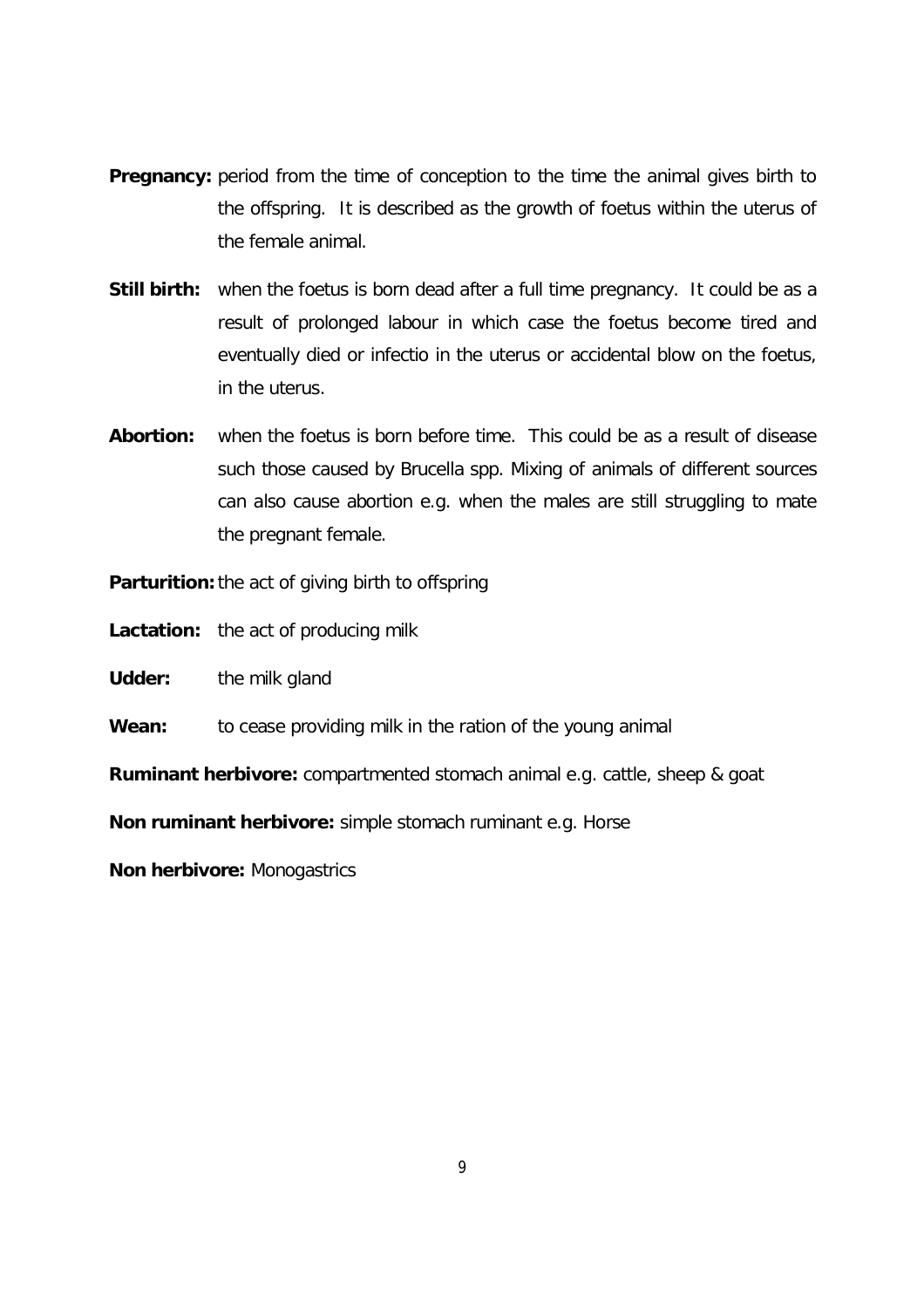# **INTRODUCTION TO LIVESTOCK PRODUCTS AND BY-PRODUCTS**

The primary livestock products include

| Cattle  | Milk, meat, hides |
|---------|-------------------|
| Sheep   | Meat, wool, skin  |
| Goat    | Meat, milk        |
| Swine   | Meat              |
| Poultry | Egg               |
| Rabbit  | Meat              |

Other by-products include: blood, bones, piths, horns, hooves, gall bladder liquid (bile), rumen digest, condemned carcasses, intestines, hair, tail hair, hides and skin, fat and feather.

# **CHARACTERISTICS AND FOOD VALUE OF MEAT**

Meat is important in our diet because virtually everybody finds it to be highly palatable including babies and adults. The nutritive value of meat is excellent. Meat is high in good quality protein. The vitamin quality of meat is high. Meat is rich in Fe, Cu and other minerals. The quality of meat is surpassed only by milk and egg. Meat has an attractive appearance and desirable aroma. Meat has an important role in satisfaction of appetite and it is highly digestible.

The protein content of meat is 97% digestible

Fat is 95% digestible

Carbohydrate (in form of glycogen) is 98% digestible

Meat Composition

Protein - 17%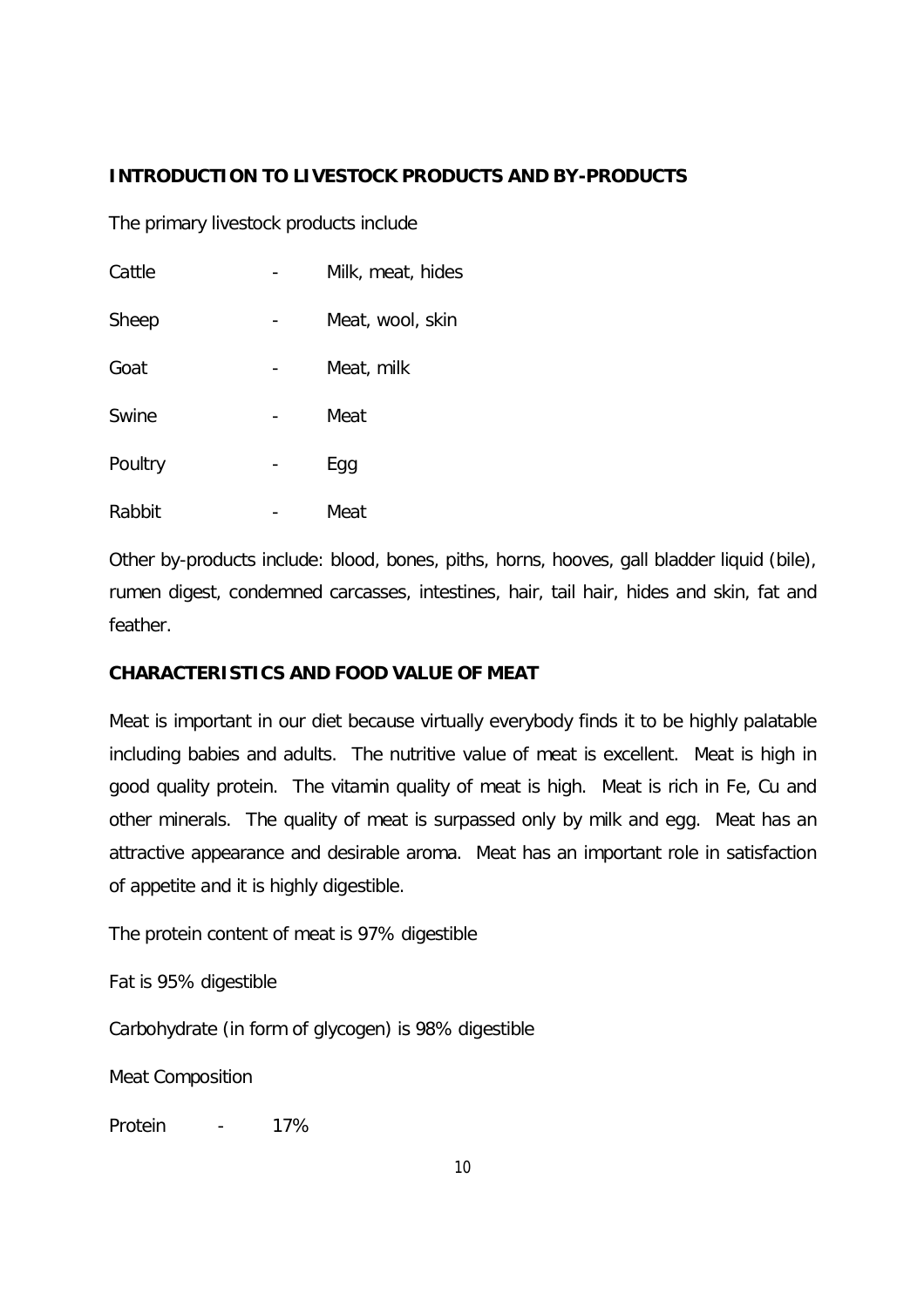| Fat   | 20%   |
|-------|-------|
| Water | 62%   |
| Ash   | $1\%$ |

# **Food value of Milk**

Milk is an important food for humans because of its high nutritive value. It is rich in proteins, minerals as well as vitamins. There is however a deficiency of Fe in milk. Living on milk alone may result in anaemia. But quite often the Fe supplied from other components of a diet would make up for the deficiency in milk. Milk is rich source of Ca & P.

Most of the vitamins, except vitamin D, are present in adequate quantities. But in order to meet the minimum body requirements of these nutrients especially for infants, milk is usually fortified with synthetic forms of vitamins and minerals.

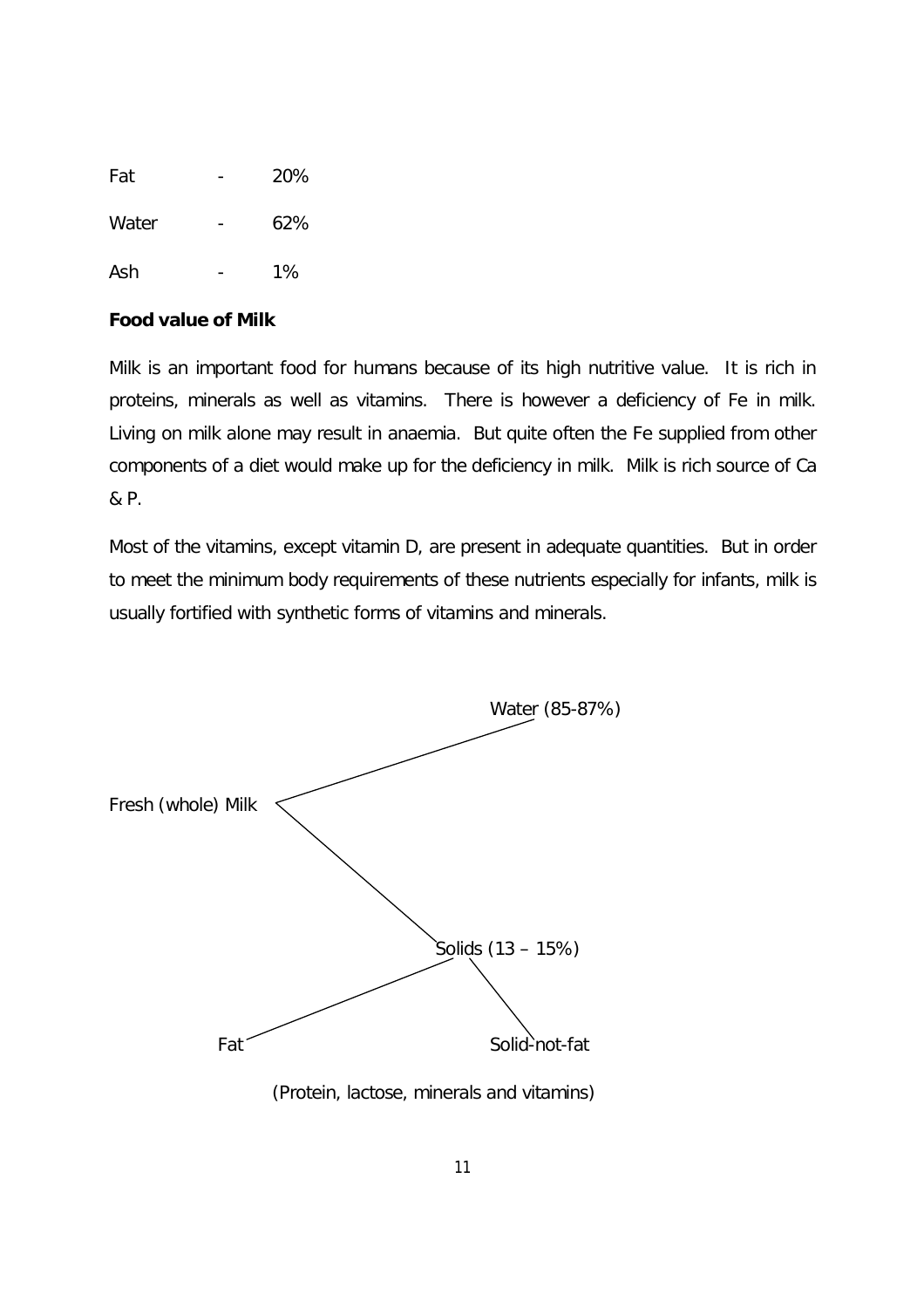### **POULTRY MEAT**

Poultry meat provides man with nutrients for growth, tissue replacement and for weight control. Its usefulness in this respect is due to its lower fat content. Poultry meat is about 20 to 35% protein, 1.3 – 33.8% fat. The protein in poultry meat corresponds with that of turkey, beef and pork in amino acids. It also contains all the essential amino acids required by man and is easily digested. Poultry meat contains more protein than other meats.

Unlike red meats, most fat in poultry meat is found under the skin and not distributed throughout the tissues i.e. there is no intramuscular fat. Poultry meat is a good source of riboflavin, thiamin and ascorbic acid, and the liver is richer in these nutrients as well as vitamin A than other parts. Minerals present in poultry meat include Na, Fe, S, Ca, P and CI.

#### **Some uses of by-products**

- 1. Hides and skins can be turned into glue and adhesives.
- 2. Blood meal is prepared from the by-product blood. The blood meal contains lysine, which is an essential amino acid in poultry feeds. Blood meal as a component of stock feed is used in calf-starter ration, swine feed mix and poultry feed mix. Dried blood is used as an organic fertilizer. It is a specially prepared organic nitrogen source in the cultivation of citrus fruits, tobacco, and flower growing.
- 3. Fats extracted from bones as tallow is suitable for cosmetics and soap manufacture.
- 4. Pure bones are also burnt and converted into lime (chalk) or animal feed (bone meal)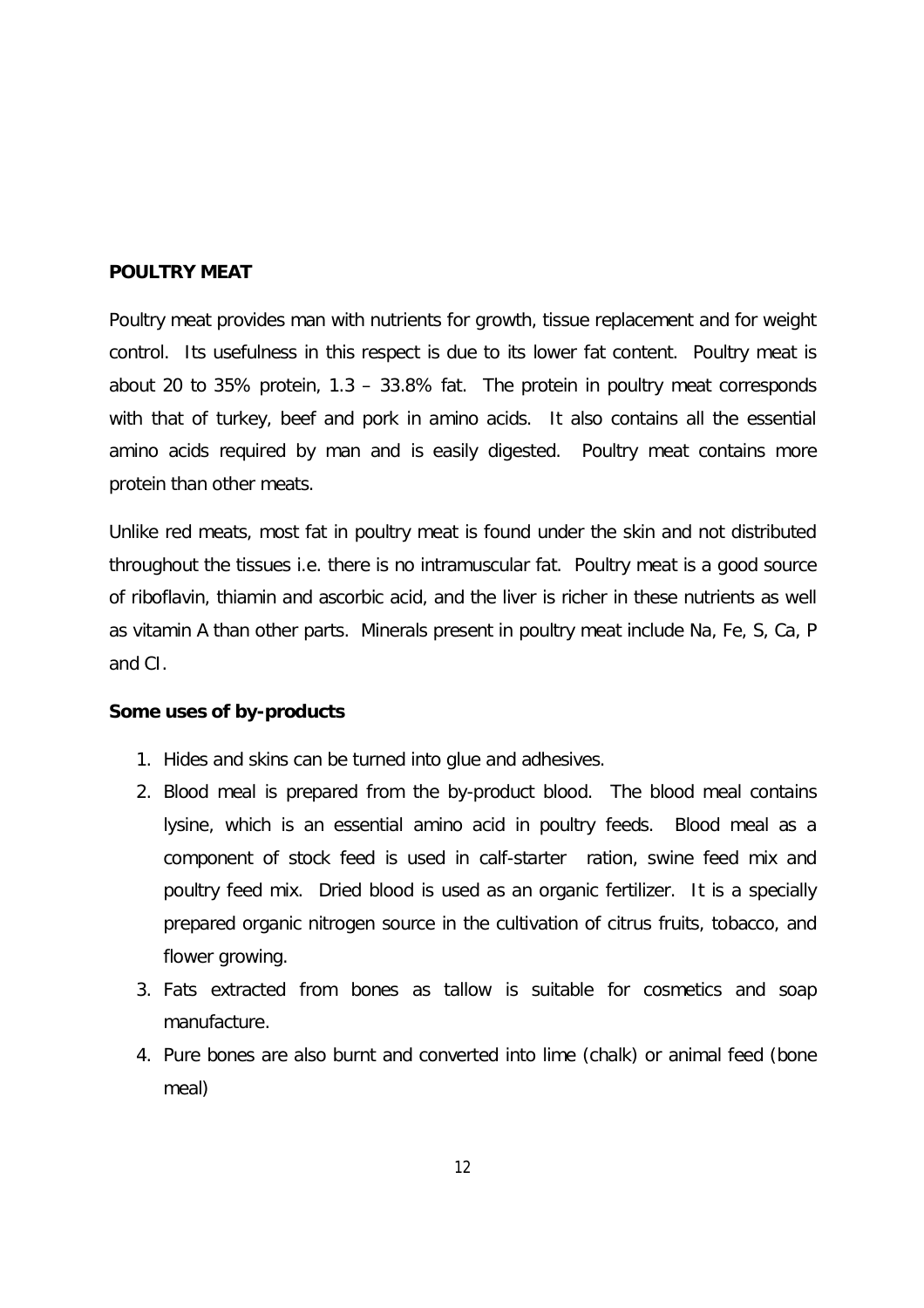- 5. Horns and hooves, if heated they melt and are turned into gelatin, which is very good glue. Horns are locally used as musical instruments and ornaments.
- 6. The gall bladder liquid (Bile) if properly treated is an excellent detergent. The advantage is that there will be no need for synthetic detergent in the cleaning of slaughter house floor.
- 7. Cover or raw areas caused by the removal of skin for grafts.
- 8. Hair and tail are used in making brushes and local domestic cleaning appliances
- 9. Bone meal is a good source of phosphorus in that it contains 35% Ca and 17.9% P. Thus it can be used to replace the imported dicalcium – phosphate  $(Ca_2)^2$ PO4) in preparation of poultry feeds.
- 10.Tanners (Leather workers) Convert hides and skins into leather for different domestic and industrial uses.
- 11.Farm yard manure (FYM) is a form of organic fertilizer which aids the growth of crops plantations and vegetables.

### **INTRODUCTION TO ANIMAL HEALTH AND DISEASES**

**Health** is generally considered as the state of body and mind in which disease is/are absent in the animal i.e. freedom from signs and effects of disease. It refers to a situation when an animal is in a state of maximum economic production. Physiologically it refers to a condition when the body functions properly. Health is also a matter of degree. Absolute health is virtually unknown both in man and animal. But when the body is functioning optimally and animals are growing at a rate optimum for the species and there is no sign of pain or deformity, we say that the animal is in good health.

**Disease**: is a departure from a state of good health by an alteration of the internal organs or external conditions of the body. It is a disruption of the normal function and performance. It is also the inability to perform physiological functions at normal levels provided nutrition and other environmental requirements are supplied at the adequate levels.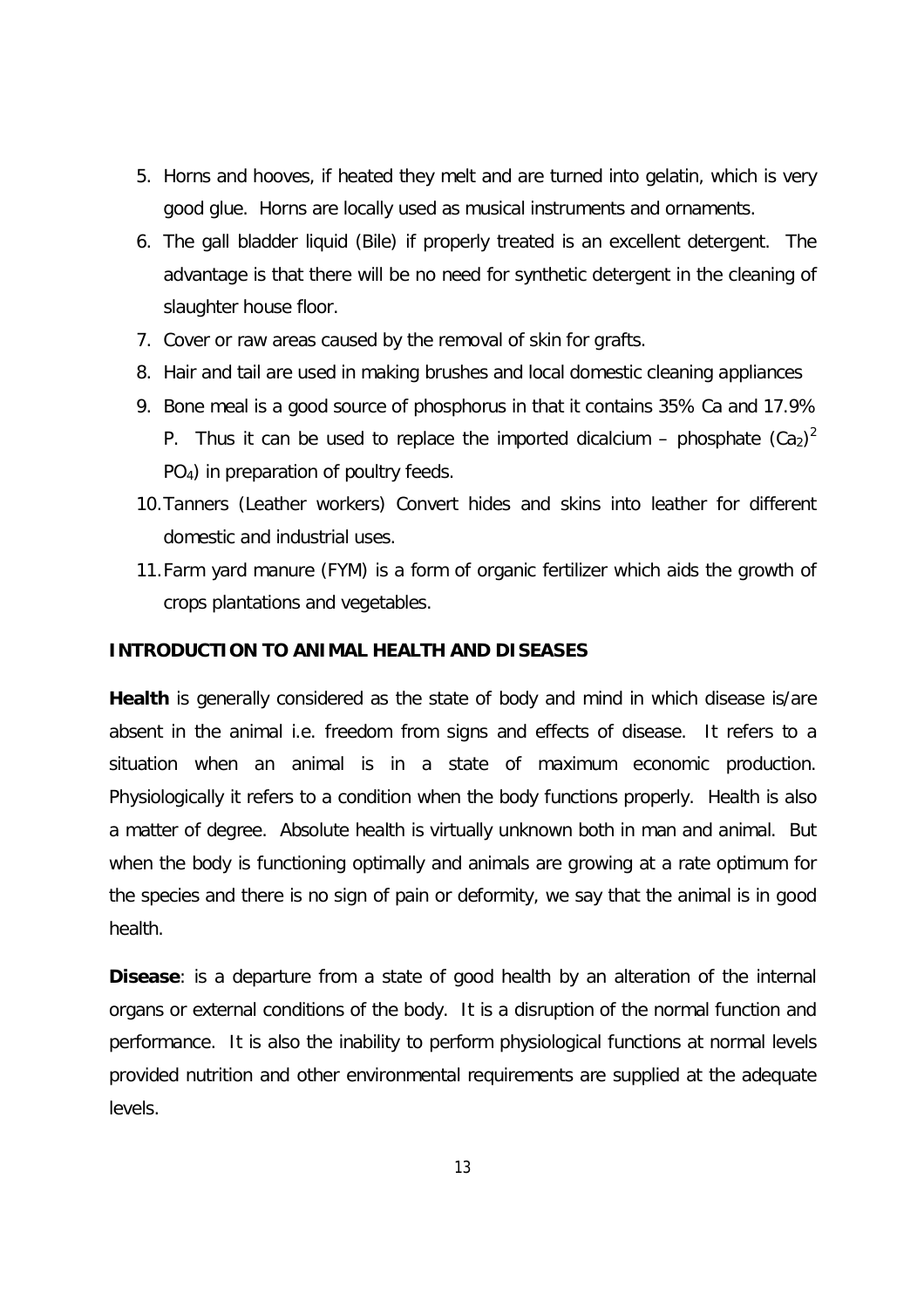# **Signs of disease**

- Loss of appetite and stoppage of rumination in ruminants
- Dull posture e.g. head downward, undue weariness
- Coarse and dry skin with unusual patches
- Variation from normal temperature e.g. normal body temperature of cattle is  $38^{\circ}$ C
- Pig is  $39.2^{\circ}$ C is  $40^{\circ}$ C
- Variation in pulse rate. Normal pulse rate in cattle is 50-60 beats/minute
- Variation in rate and depth of breathing (e.g. 10-20/minute is normal for pig)
- Sunken eyes with starny look
- Watery dung with gas bubbles and blood spots
- Urine normally has straw colour but dark or blood y colour and abnormal odour indicate disease.
- Low yield and low quality production from animal e.g. blood and clot in milk indicate mastitis i.e. inflammation of the udder.

# **Causes of diseases**

- 1. Infection agents or pathogens e.g. bacteria, virus
- 2. Parasites, external e.g. ticks, lice, flea, internal e.g worms
- 3. Hereditary caused by defective genes e.g. in humans, sickle cell anaemia
- 4. Congenital defects caused by developmental accident during the embryonic stage or from toxic or infection agent during the prenatal development e.g. pullorum disease in chicken, brucellosis in pigs, goat, sheep and cattle.
- 5. Nutritional deficiencies e.g vitamin B deficiency in chicks
- 6. Traumatism disorders that are as a result of an injury e.g wounds, burns
- 7. Environmental stress e.g. thermal stress, heat stroke, frost bite etc
- 8. Ovewrcrowding animals over-crowding, poor housing and sanitation facilities.

**IMMUNITY** – is the degree of resistance to any specific disease organism. It can be complete immunity or partial immunity.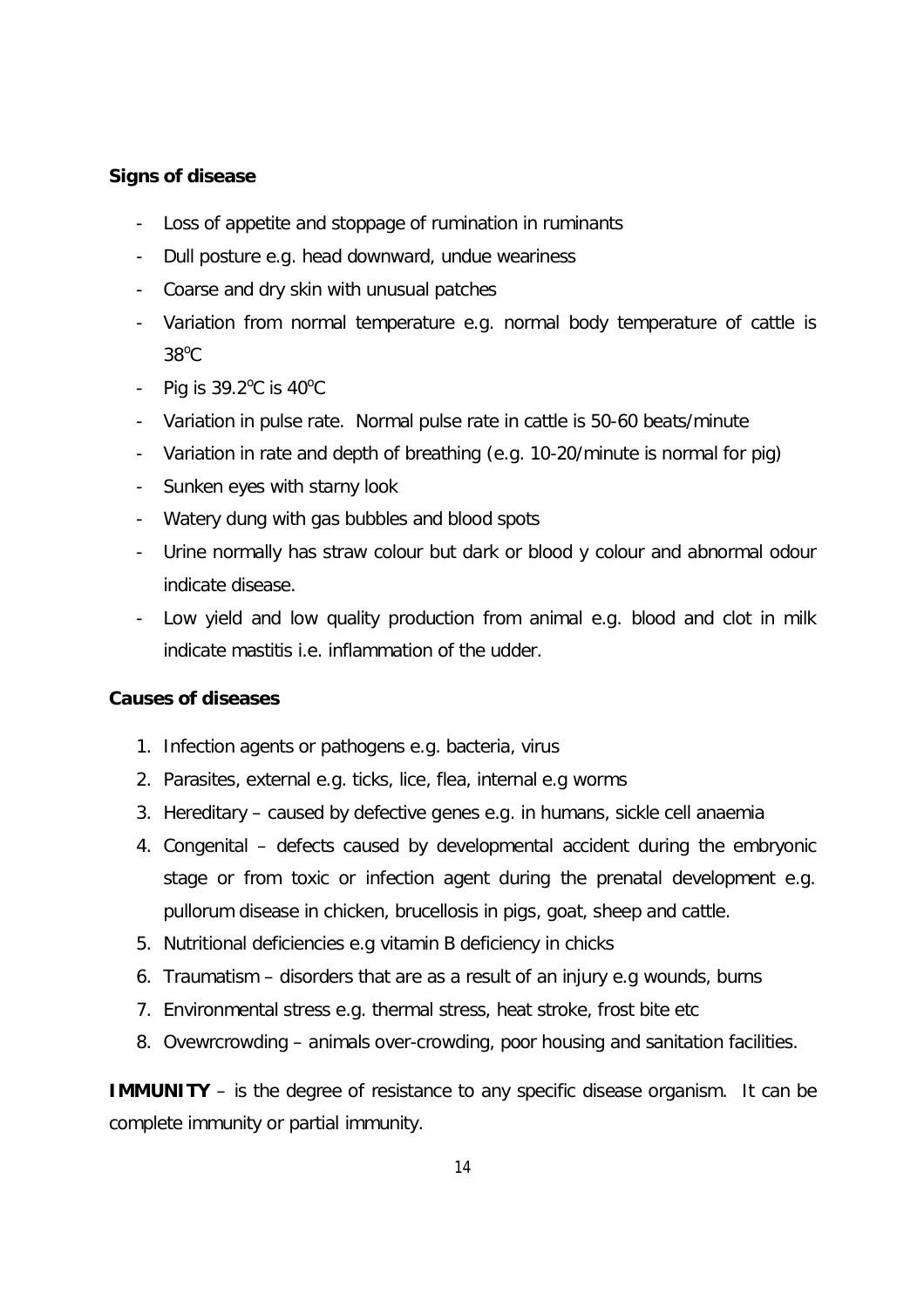It is also the power to resist infection or the action of certain poisons. This immunity is either

- (a) Inherited or natural
- (b) Acquired naturally
- (c) Acquired artificially
- (a) **Inherited or natural immunity** is transferred from mother to offspring. This is done via the colostrums. It is important that newly born animals receive colostrums as soon as possible after birth even if by hand-feeding.

There are some species of animals that are not affected by diseases or poisons that are dangerous to others e.g. fowls are resistant to tetanus, the horse is not affected by foot – and – mouth disease, rats and not attacked by tuberculosis.

**Keratin** – prevents the entry of disease organism into the skin when it is damaged i.e. when scratched, punctured, or wounded or bleached.

**Skin Secretion** – largely from sebaceous glands secret certain fatty acid (oily) which have bacteriostatic effect i.e. prevent the bacteria from multiplying. The tear from the eyes has bacteriocidal effect because it contains lysozyme which is a bactriolytic enzyme. In the mouth there is saliva which has a secretion that stops bacteria from growing i.e. bacteriostatic.

In the lining of blood vessels there are endolia cells, which are phagocytic. This is done by engulfing the bacterium that intends to attack the lining.

(b) **Acquired Immunity** – results from an attack of some disease from which the animal has recovered. The recovery from a disease involves a process of natural immunization against that disease; the toxins or other antigens present in the body being destroyed by antibodies elaborated by the body tissues e.g recovery from Newcastle disease confers immunity on the fowl.

# (c) **Artificially Acquired Immunity**